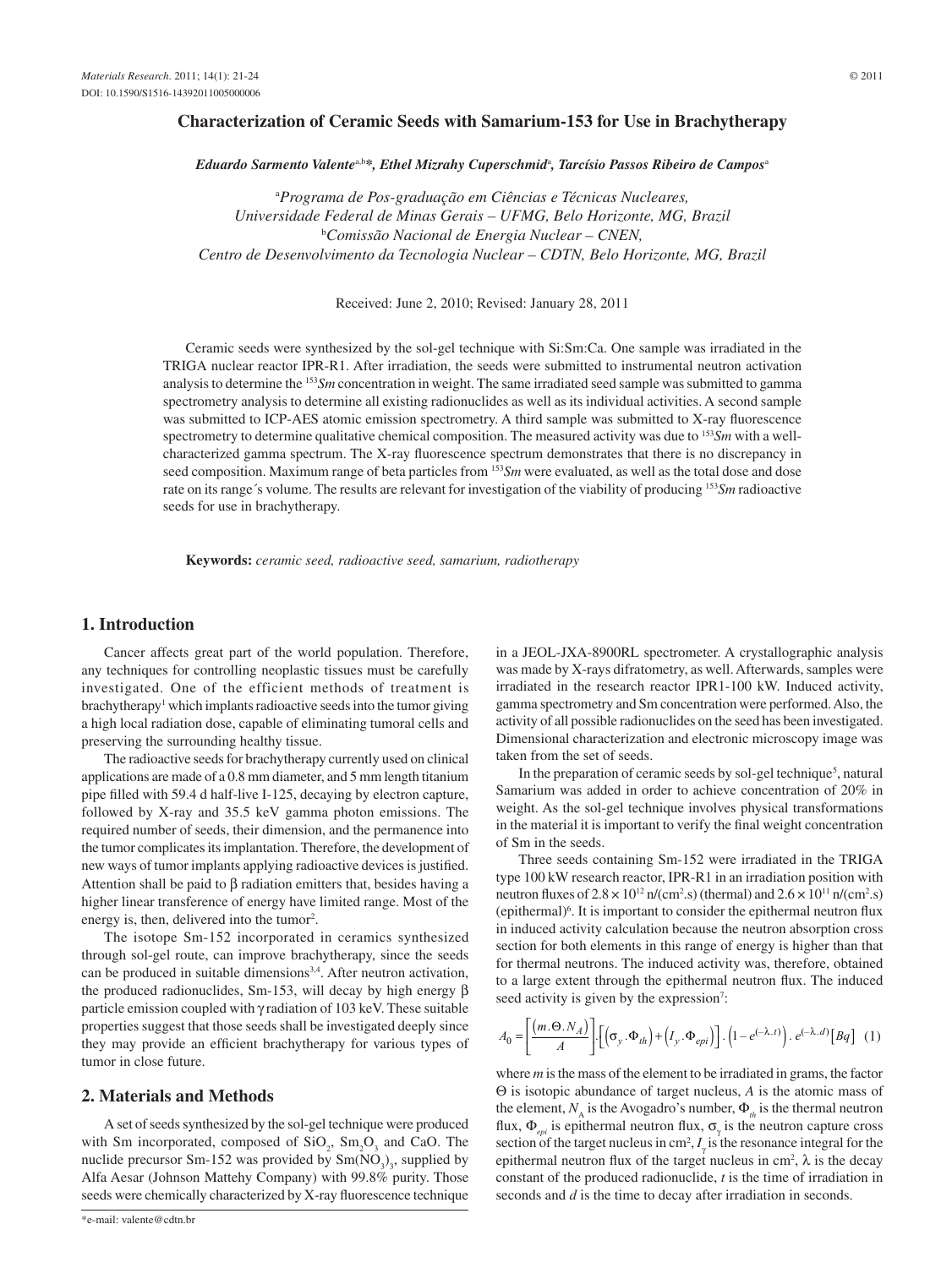Another set of seeds was immersed in 15 mL vials filled with SBF (simulated body fluid) and left for 20 days to verify its solubility in such fluid. The vials were kept at room temperature (25  $^{\circ}$ C) and were shaken once a day.

# **3. Results**

### *3.1. The sol-gel route for ceramic seeds synthesis*

The seeds were produced by the sol-gel route described in details in Hench and West<sup>5</sup> composed by the substances and amounts presented in Table 1.

### *3.2. Dimensional characterization*

A set of 20 seeds with Samarium was prepared. The average dimensions obtained are:

- 0.75 mm diameter; and
- 1.6 mm length.

One can observe the smaller diameter and length of the seeds compared to the I-125 seeds. The implantation tool for these smaller seeds may be reduced on diameter minimizing the effect of needling the tumor avoiding the spread of cancerous cells to the blood vessels and production of metastasis.

Figure 1 presents the seeds, after synthesis.

### *3.3 Electronic microscopy image*

Electronic microscopy image of cross-section of the seed was taken using the X-ray diffractometry spectrometer JEOL-JXA-8900RL, in which the physical aspect of the seeds can be observed (Figure 2).

Figure 3 shows an enlarged detail of the seed.

|  |  |  | Table 1. Substances used in sol-gel route for ceramic seeds synthesis. |  |  |  |  |  |  |  |  |  |
|--|--|--|------------------------------------------------------------------------|--|--|--|--|--|--|--|--|--|
|--|--|--|------------------------------------------------------------------------|--|--|--|--|--|--|--|--|--|

| Substance                                  | Weight $(g)$ |  |  |
|--------------------------------------------|--------------|--|--|
| Tetraetil Ortosilicate – $Si(OC, Hs)4$     | 1.49         |  |  |
| Hydrated Calcium Nitrate – $Ca(NO3), 4H3O$ | 0.73         |  |  |
| Deionized water $- H2O$                    | 1.03         |  |  |
| Nitric Acid solution $-2N - HNO2$          | 0.17         |  |  |
| Samarium Nitrate                           | 0.65         |  |  |



Figure 1. Ceramic seeds with samarium after synthesized by sol-gel route.

# *3.4. Chemical characterization of the seeds*

The chemical characterization of the seeds was made using the X-ray fluorescence spectrometry in JEOL-JXA-8900RL spectrometer. The presence of the chemical elements Samarium, Calcium, Silicon and Oxygen was evident, uniformly distributed throughout the seed as shown in the spectra collected in different points of the sample, distributed on the cross-section surface of the seed. The amplitude of



Figure 2. Electronic microscopy of the cross-section of the ceramic seed.



**Figure 3.** Enlarged electronic microscopy of the cross-section o the ceramic seed.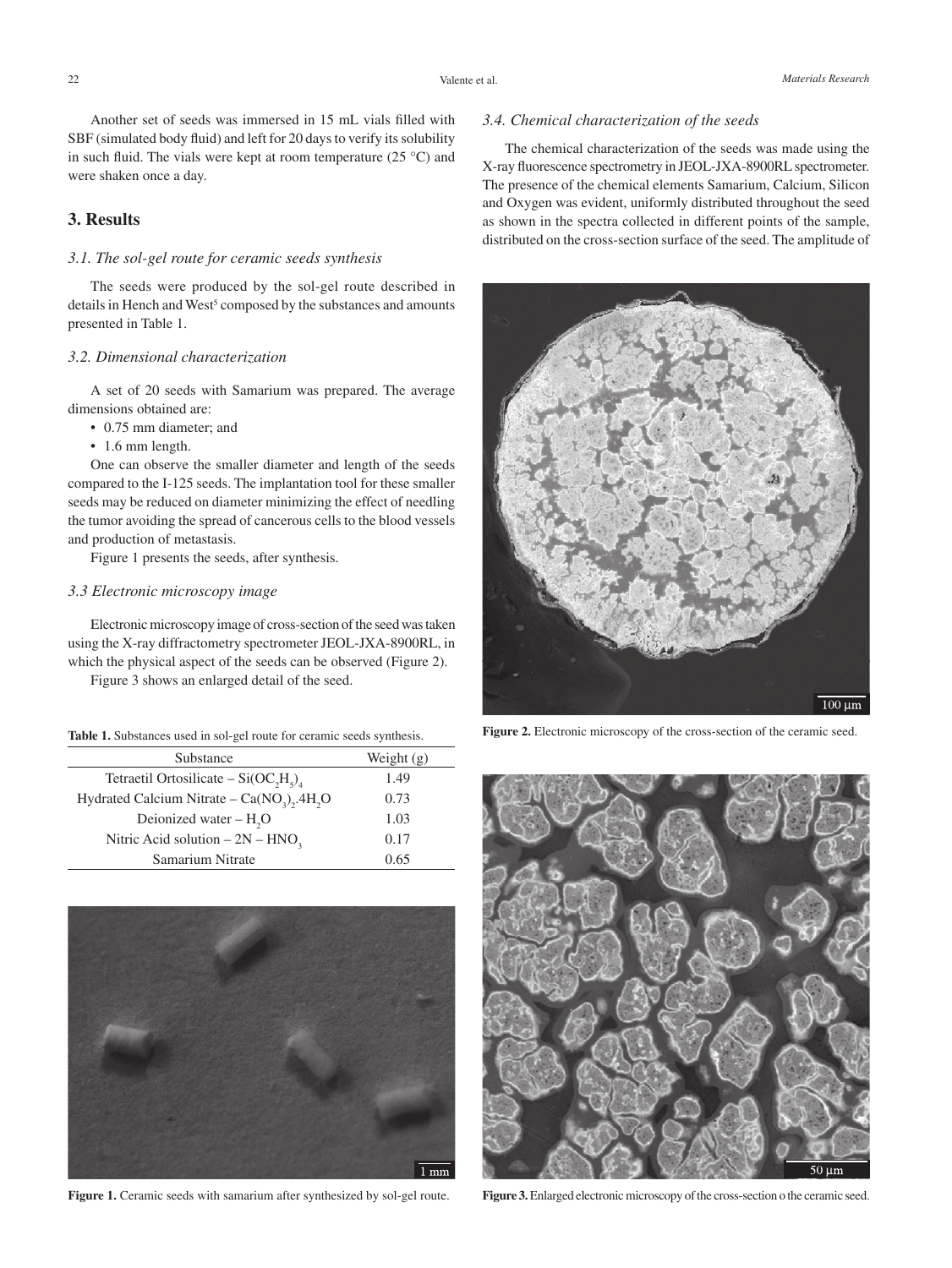the corresponding peaks of each element points out, comparatively, the concentration of the element in the analyzed point. The elements Oxygen, Samarium, Calcium and Silicon keep constant peak amplitude throughout the seed, on all points randomly selected on the cross section surface. Figure 4 shows one of the X-ray emission spectra obtained for the seeds. The other spectra were so similar to each other that its presentation is unnecessary. The Gold element only appears as an artifact due to the conducting film laid over the sample to make it thermally conductive.

#### *3.5. Crystallographic characterization of the seeds*

Crystallographic analysis of ceramic seeds made by X-ray diffraction revealed an amorphous structure with some vestiges of crystalline phase. The spectrum obtained in this analysis is shown in Figure 5, in which one can observe the peak in the angle of 31°, indicating the possible presence of samarium crystalline phase. In the rest of the spectrum, nothing is evidenced but amorphism.

### *3.6. Determination of Samarium concentration in the seeds*

In the preparation of the ceramic seeds by sol-gel technique, natural Samarium in 20% elemental weight concentration was added following stoichiometric balance. As the sol-gel technique involves physical transformations in the material it is important to verify the final amount of Sm in each seed. For this purpose neutron activation analysis (INAA) and atomic emission spectrometry (ICP-AES) had been used. The results of the analysis are shown in Table 2.

#### *3.7. Induced activation and gamma spectrometry*

The activity related to Sm-153 in each seed calculated by the expression (1) in comparison to the measured value are shown in Table 3.

As expected, the gamma spectrometry analysis demonstrates that the highest activities in the seeds are due to Sm-153 radionuclide.

The gamma radiation spectrum of seed sample is shown in Figure 6 where peaks of higher activity correspond to the energies of gamma radiation emitted by Sm-153. Other expected radionuclides, such as <sup>31</sup>Si, <sup>145</sup>Sm, <sup>155</sup>Sm, <sup>41</sup>Ca, <sup>49</sup>Ca, have short half-life or their precursor nuclides have low neutron capture cross section.

The two first peaks on Samarium spectrum are X-rays emitted by the element Eu-153 to witch Sm-153 decays after β emission.

The spectrum above 120 keV is intentionally suppressed because all measurable peaks were detected bellow that region.

Table 4 shows the calculated activity of the expected nuclides present on the seeds where it can be observed that they are very small compared with those of the desired nuclides.

## **4. Discussion**

The use of Sm-153 in brachytherapy is very attractive due to its nuclear characteristics that are:  $β$  particle emission with maximum energy of 803 keV, 103 keV gamma radiation emission and half-life of 46.2 hour<sup>6</sup>. Activation can be achieved in low neutron flux reactor if enriched Sm-152 is used.

Physic and chemical characteristics of the ceramic seeds produced by the sol-gel route are suitable for use in brachytherapy: small dimensions, chemical and mechanical stability. Solubility experiments in SBF (simulated body fluid) demonstrated that they are not soluble in the first 20 days of immersion. This characteristic assures that it will not spread radioactive material in the body when implanted. Its amorphous characteristics points out to a possible solubility in long term immersion in SBF. This is an advantage as it can be completely absorbed after radioactivity has decayed.



Figure 4. X-ray fluorescence spectrum of the ceramic seed.



Figure 5. X-ray diffractometry spectrum of the ceramic seed.

**Table 2.** Samarium concentration in weight in the seeds.

| Sample  | Concentration $(\%)$ - Sample Concentration $(\%)$ -<br><b>INAA</b> |        | <b>ICP-AES</b> |
|---------|---------------------------------------------------------------------|--------|----------------|
| $Sm-1A$ | $19 \pm 1$                                                          | $Sm-1$ | $18.6 \pm 0.4$ |
| $Sm-2A$ | $19 \pm 1$                                                          | $Sm-2$ | $17.5 \pm 0.4$ |
| $Sm-3A$ | $18 \pm 1$                                                          | $Sm-3$ | $20.2 \pm 0.4$ |

**Table 3.** Experimental and calculated activities of the seeds.

|          | Activity per seed MBq<br>(mCi)                 | Number of<br>seeds |
|----------|------------------------------------------------|--------------------|
| $Sm-153$ | $14.6 \pm 0.74$ (0.39 $\pm$ 0.02) - calculated | 6                  |
| $Sm-153$ | $39.6 \pm 0.8$ (1.07 $\pm$ 0.02) - measured    | h                  |

The difference between the theoretical and measured values for the seed's activities is due to position of the seeds in the reactor core as well as to the difference in the value of the neutron flux adopted in calculations and the real value.

The sol-gel route showed to be suitable for producing such seeds as it involves low temperatures and simple handling when compared with other ceramic producing process.